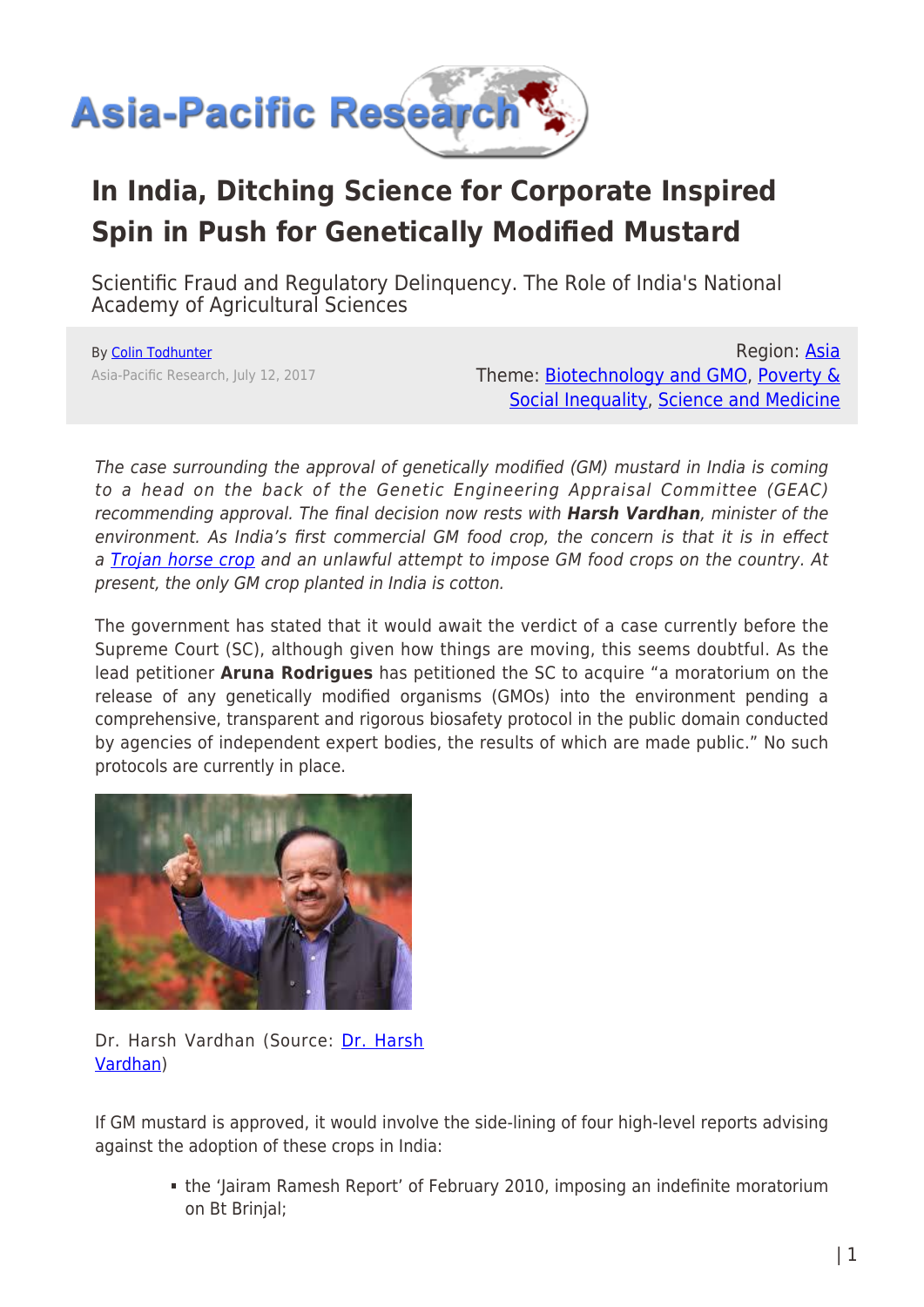- the 'Sopory Committee Report' [August 2012];
- the 'Parliamentary Standing Committee' [PSC] Report on GM crops [August 2012];
- and the 'Technical Expert Committee [TEC] Final Report' [June-July 2013]).

Rodrigues contends that the processes surrounding the testing, assessment and now approval of GM mustard have been based on outright [scientific fraud and regulatory](https://www.countercurrents.org/arunapetition.pdf) [delinquency](https://www.countercurrents.org/arunapetition.pdf) and have been subverted as a result of serious conflicts of interest. There is much concern about why GM mustard is being pushed through in such a manner, especially as it is [not wanted or needed](http://www.countercurrents.org/cgm031115.htm) in the first place.

On 27 May, some public sector scientists, fellows of the National Academy of Agricultural Sciences (NAAS) in India, [sent a letter](http://rinf.com/alt-news/wp-content/uploads/2017/07/GE-Mustard-Letter-for-PM-1-2.pdf) to **Prime Minister Modi** "complimenting" the GEAC for approving mustard based on "comprehensive deliberations and stringent appraisal of scientific data", urging him to lend his weight to the required approval by the central government of herbicide tolerant (HT) mustard (hybrid) DMH 11.

Their letter is little more than pro-industry corporate-inspired spin. There have been no stringent appraisal or comprehensive deliberations. Data has been hidden, deliberations have been kept from the public and the science has been manipulated. Aruna Rodrigues has submitted an **[additional affidavit](http://rinf.com/alt-news/wp-content/uploads/2017/07/MUSTARD-Additional-Affidavit-FINAL-IA-48-DMH-7-July-2017-1.docx)** to the SC contending that the letter is most unfortunate and disquieting, given that the facts based on hard data and science have not just been ignored but twisted round to present the opposite case.

In their letter, the scientists argue that genetic engineering is essential to high output agriculture. They assert that this technology will be vital for ensuring sustainable higher yields, improved nutritional quality and resilience in the face of climate change.

It is alleged that GM crops have helped to alleviate poverty and conserve biodiversity. In India, they argue that Bt cotton has been a resounding success, with pesticide use having decreased and cotton production having doubled. They advocate this 'success story' must be repeated with other crops, not least mustard.

They also argue about the need to increase oil seed production to decrease the import bill in the face of what they argue is the slow and sluggish yields of oil seed crops in India.

The letter is a blend of wishful thinking, misrepresentations and spin. Each one of the assertions made has already been challenged and shown to be bogus (see [this](http://gmoinquiry.ca/wp-content/uploads/2015/12/do-we-need-gm-feed-world-report-E-web.pdf), [this](https://www.nytimes.com/2016/10/30/business/gmo-promise-falls-short.html) and [this](http://www.theecologist.org/News/news_analysis/2986738/claiming_to_represent_science_the_global_gmo_industry_is_built_on_fear_fraud_and_corruption.html)). The lawyer **Prashant Bhushan** has [expressed deep](http://www.catchnews.com/india-news/prashant-bhushan-questions-approval-for-gm-mustard-in-letter-to-anil-dave-61082.html) [anxiety](http://www.catchnews.com/india-news/prashant-bhushan-questions-approval-for-gm-mustard-in-letter-to-anil-dave-61082.html) about the opaque and unscientific regulatory oversight of GM mustard. He has outlined the flawed approval for commercialisation by the GEAC.

The need for this mustard has not been proven, and, both as a GMO and a herbicide tolerant crop, it will pose serious dangers to people, soil and biodiversity. Bhushan argues that the type of regulatory delinquency (mirroring what happened in the previous case of GM brinjal) we have witnessed is not merely due to slippages, oversight or human error but is indicative of collusion of the worst kind: gross cover-up and misconduct.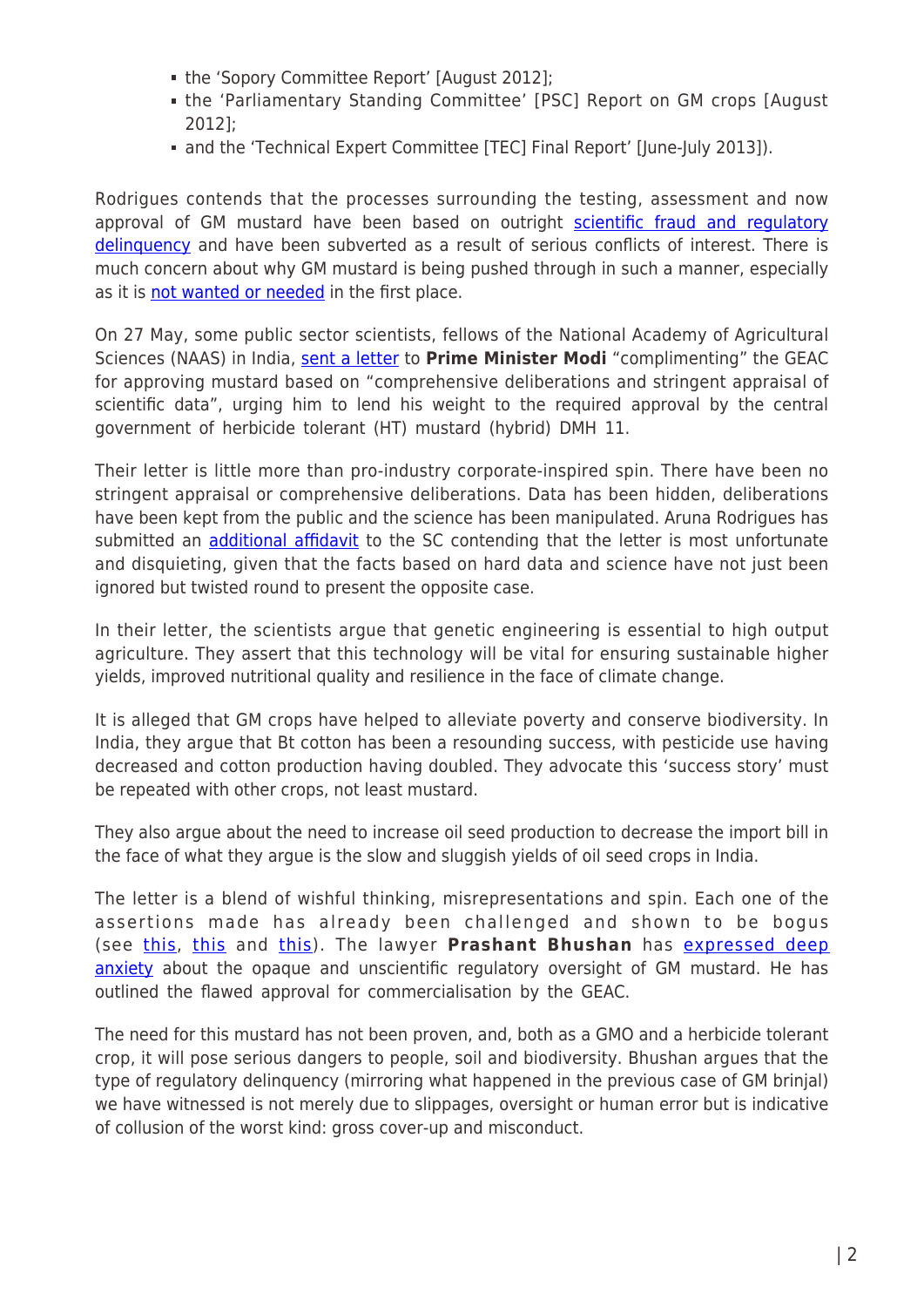

GM mustard clears hurdle in India but more remain (Source: Investing.com)

Bhushan also dismisses the assertion that this GM mustard will displace imported edible oil seeds in a significant way (and reduce the oil seeds bill). Such an assertion is ludicrous, [entirely lacking any semblance of logic.](http://www.deccanherald.com/content/572990/to-increase-oilseed-production-relaunch.html) Moreover, the nearest equivalent to Indian mustard (brassica juncea) is rape-seed oil (canola), imported from Canada (which is essentially GMO) and represents just 2% of India's edible oil imports.

He concludes that the stated regulatory intent is to deregulate HT DMH 11 as a policy agenda, based on no science, and to convert India's mustard agriculture in a massive and dangerous experiment to (GM) HT hybrid mustard, (variants of DMH 11).

**Professor P C Kesavan** [has written](http://rinf.com/alt-news/wp-content/uploads/2017/07/Dr.-Panjab-Singh.pdf) to the president of the NAAS outlining his concerns about its resolution to approve the commercialisation of this mustard, which underpinned its letter to the PM.

The NAAS presently comprises 625 fellows. It is noted that the resolution was adopted at the Annual General Body Meeting of the Academy on 5 June 2017.

Kesavan writes:

"There are two pertinent points: the first is that I was not informed of this important resolution that was planned by NAAS and presumably the other members were not informed either and second, how many fellows happened to attend this meeting and were a party to the resolution? I would appreciate your reply to these two points."

In his letter to NAAS, Kesavan then proceeds to address the points raised. As far as the much-touted 'success' of Bt cotton is concerned, he provides a great deal of data to debunk the claim that it has been a success in India ([see this](http://rinf.com/alt-news/wp-content/uploads/2017/07/Rejoinder-Bt-Cotton-FINAL-3rd-Feb-2017.docx) as well). He states:

"I am therefore somewhat surprised that the failure of Bt cotton to perform in yield and sustainability is being converted, somehow, into a myth of its great success."

Is the NAAS deliberately attempting to mislead the PM and political leaders? As Kesavan points out, political leaders understandably accept the authority of scientific institutions like NAAS. In other words, they would hope to receive valid information and not be misled.

Kesavan then debunks the claim that GM crops are a sustainable technology by drawing on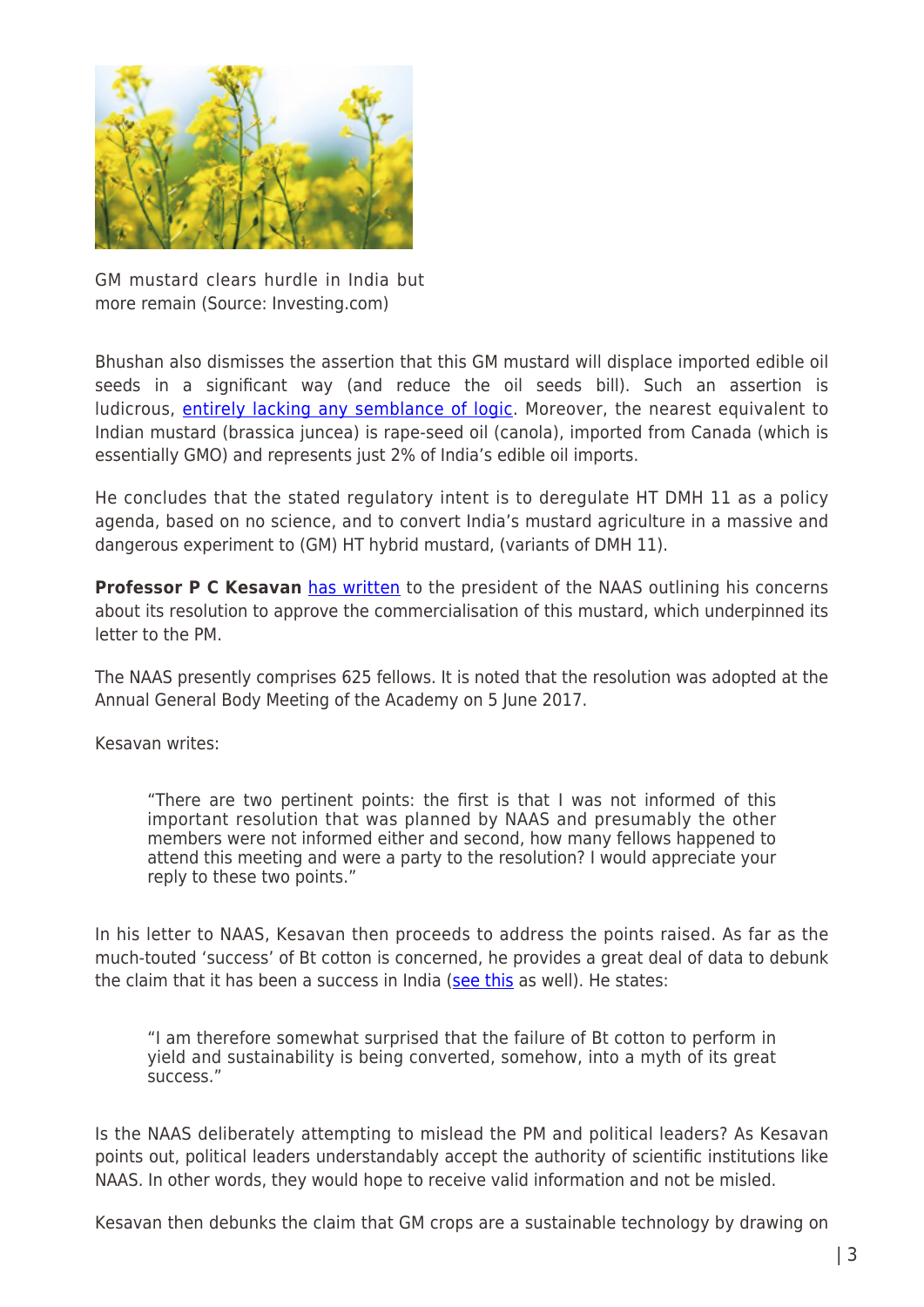various sources. He notes the emergence of weed resistance (superweeds), the increasing use of herbicides and a treadmill of even more toxic herbicides. He adds that glufosinate (DMH11 is designed to be resistant to this chemical) is a neurotoxin that is banned in the EU. Moreover, he states that HT crops are unsuitable in a country like India with its smallholder farming.

Apparently, such concerns are to be brushed aside. According to food and trade policy analyst and agricultural scientist **[Devinder Sharma](http://smartinvestor.business-standard.com/market/story-458530-storydet-GM_Mustard_India_gearing_up_to_be_biggest_dustbin_for_risky_harmful_tech.htm#.WWUh14TyvIV)**:

"The GEAC has also denied that the GM Mustard is actually a herbicide-tolerant crop in disguise. It was shocking to know that some GEAC members had even told a group of civil society representatives that they know DMH-11 will push in herbicides but since the chemicals are expensive they expect farmers will refrain from purchasing the herbicides. If this is a scientific explanation, please tell me what is unscientific?"

To anyone who has been following this case, they will be aware that Kesavan is not the first to have raised these concerns. Previous submissions to the SC by Aruna Rodrigues have presented a good deal of evidence to support these assertions. Numerous other points are raised which again have been addressed by others, not least the fact that contamination of India's mustard germ plasm is a real concern: India is a centre of genetic diversity for mustard.

Kesavan refers to the experience with the Bt brinjal biosafety dossier (Bt brinjal – what would have been India's first GM food crop – eventually failed to make it to market). He says international experts critiqued different aspects of the raw data. Their critiques exposed deep incompetence, including regulatory incompetence and a lack of basic understanding of genetically engineered crops.

So, what should we expect from a still secret biosafety dossier on GM mustard, asks Kesavan? It's a dossier kept out of the public domain and the critical gaze of independent scientists. The promoters of this crop have not even established the first step of need.

The NAAS's impassioned plea to Modi to approve GM mustard gives "a wink and a nod to the regulatory delinquency that denies transparency is in contempt of the constitution, democratic polity and SC court orders," says Keshavan, who concludes

"It is quite simply a false notion bereft of agri sense and science that we should even consider that India's mustard agriculture be converted to hybrid DMH II and its variants."

It might seem perplexing that the current Modi-led administration seems to be accelerating the drive for GM given that the BIP manifesto [stated:](http://www.biospectrumindia.com/biospecindia/news/212454/bjp-no-gm-foods)

 "GM foods will not be allowed without full scientific evaluation on the longterm effects on soil, production and biological impact on consumers."

Yet none of this has occurred.